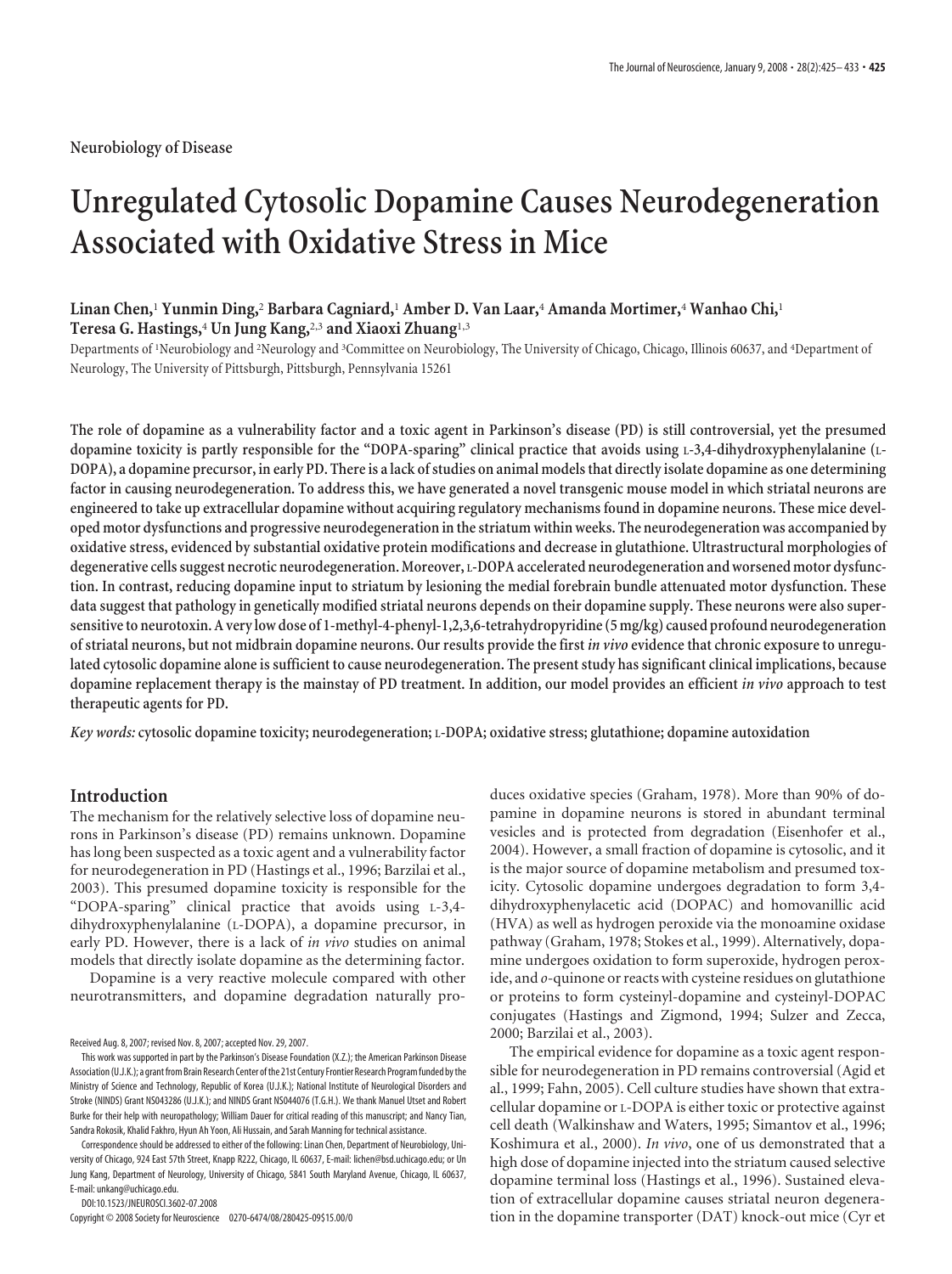al., 2003). Both studies suggest that extracellular dopamine is toxic while leaving the role of cytosolic dopamine on neurodegeneration unanswered. In dealing with cytosolic dopamine, two recent studies examined mice with severely reduced vesicular monoamine transporter 2 (VMAT2) expression [5% of wild-type (WT) level]. Colebrooke et al. (2006) found age-related decline of striatal dopamine and motor performance in the absence of nigral cell loss. Using the same transgenic line, Caudle et al. (2007) reported mild substantia nigra dopamine neuron loss in aged mice, suggesting that cytosolic dopamine-mediated toxicity could be the potential cause. However, direct*in vivo* evidence that isolates cytosolic dopamine as the determining factor responsible for neurodegeneration is lacking.

In the present study, we have generated transgenic mice in which striatal neurons are engineered to take up extracellular dopamine released from dopaminergic terminals without acquiring the regulatory mechanisms typically found in dopamine neurons. These mice develop motor dysfunctions and progressive neurodegeneration in the striatum within weeks. Therefore, we were able to isolate cytosolic dopamine as the determining factor responsible for the neurodegeneration and provide definitive evidence that chronic exposure to unregulated cytosolic dopamine alone is sufficient to produce neurodegeneration *in vivo*.

## **Materials and Methods**

*Mice.* For most experiments, mice were kept on dietary doxycycline (DOX) rodent chow (200 mg/kg; Bio-Serv, Frenchtown, NJ) from gestation. Two- to four-month-old CaMKII $\alpha$ -tTA; tetO-DAT double transgenic mice (CamDAT mice) were used after DOX withdrawal. When CamDAT mice maintained on DOX treatment were used as controls, sex- and age-matched littermates were used. When tetO-DAT single transgenic mice (TetDAT mice) were used as controls, hemizygous  $CaMKII\alpha$ -tTA mice were bred with homozygous tetO-DAT mice to generate CamDAT experimental group and TetDAT control group. All mice were kept on a 6:00 A.M. to 6:00 P.M. light cycle with *ad libitum* food and water. Behavioral tests were performed during the light period. All animal procedures were approved by the Institutional Animal Care and Usage Committee of The University of Chicago.

In situ *hybridization and immunohistochemistry.* Mice were perfused with 4% paraformaldehyde. For DAT protein expression pattern, 40  $\mu$ m sections were incubated with rat anti-mouse DAT antibody (1:5000, Millipore, Billerica, MA). For GFAP and  $\alpha$ -synuclein immunostaining, sections from the same brains were incubated with rabbit anti-GFAP primary antibody (1:2500, DAKO Cytomation, Fort Collins, CO) or mouse anti- $\alpha$ -synuclein primary antibody (1:2000, BD Transduction, Lexington, KY). Sections were then incubated with secondary antibody (Jackson ImmunoResearch, West Grove, PA) and ABC (Vector Labs, Burlingame, CA). DAB was used for visualization.

Frozen sections  $(20 \mu m)$  were used for *in situ* hybridization protocol. *In situ* probe for mouse DAT corresponds to the sequence from 1053 to 1801 nt (GenBank accession number NM\_010020). *In situ* probes for mouse preprodynorphin (Pdyn) and mouse preproenkephalin (PPE) correspond to the sequence from 120 to 614 nt (GenBank accession number U64968) and the sequence from 342 to 1025 nt (GenBank accession number M13227), respectively. Digoxigenin nonradioactive *in situ* hybridization was used to detect DAT expression (Chen et al., 2005), and 35S radioactive *in situ* hybridization was used to detect Pdyn and PPE expression (Ding et al., 2007).

*Western blot.* For quantification of DAT protein expression levels, brains were lysed in NaCl-Tris-EDTA buffer, and 50  $\mu$ g of protein was separated on SDS-polyacrylamide gel. The membrane was then blocked and incubated with rat anti-mouse DAT antibody (1:2000, Millipore) and mouse anti-mouse glyceraldehyde-3-phosphate dehydrogenase (1: 200,000, Abcam, Cambridge, MA) sequentially. Signals were then detected by horseradish peroxidase-conjugated secondary antibodies (Jackson ImmunoResearch) and enhanced chemiluminescence (Fisher, Hanover Park, IL).

*Unbiased stereological cell counting and brain volume estimation.* Mice were perfused with 4% paraformaldehyde. Brains were sectioned into 40  $\mu$ m serial sections. One of six sections were stained with mouse antimouse NeuN antibody (1:1000, Millipore) and visualized with DAB. The estimation of the total number of  $\mathrm{NeuN}^+$  neurons in the dorsal striatum was determined using the optical fractionator probe (Stereo Investigator 6 from MicroBrightField, Williston, VT) under 100 $\times$  oil lens. The 300  $\times$ 300  $\mu$ m grid and 18  $\times$  18  $\mu$ m counting frame were used. The Gundersun's coefficient of error was 0.05 ( $m = 1$ ) in this study. To quantify dopamine neurons in substantia nigra pars compacta (SNc), one of three sections was used. The detailed method was described in our previous publication (Chen et al., 2005).

Slides were scanned, and the areas of cerebral cortex, striatum, and olfactory bulb were measured using ImageJ (NIH). Volumes of these structures were estimated by Cavalier principles.

*Transmission electron microscopy.* Mice ( $n = 3$  for DOX group and  $n =$ 3 for no DOX group) were perfused with 4% paraformaldehyde and 2% glutaraldehyde. Striatum was dissected and postfixed in the same fixative. Then blocks were processed by osmium tetroxide, dehydrated, and embedded in epoxy resin. Ninety nanometer sections were cut and examined under Tecnai F30 scanning transmission electron microscope.

*HPLC.* Tissue dopamine, metabolites, and protein cysteinyl-catechols were measured according to previously published methods (LaVoie and Hastings, 1999). Briefly, tissues were homogenized in 1 ml of cold 0.1N perchloric acid and centrifuged (30,000  $\times$  *g*, 20 min), and the resulting supernatant was separated from the protein pellet. An aliquot of the supernatant was filtered before analysis for dopamine, DOPAC, and HVA levels on HPLC with electrochemical detection. The precipitated protein pellet was hydrolyzed in 6N HCl (100°C, under vacuum, 24 h), dried, and alumina extracted before analysis by HPLC with electrochemical detection for cysteinyl-catechol conjugates. All catechols were identified and quantified by comparison to standards.

*Open field locomotor activity and food consumption.* Each mouse was placed in an open field chamber (40 cm long  $\times$  40 cm wide  $\times$  37 cm high, Med Associates, Georgia, VT). Illumination of open filed was set to 20 lux. Locomotor activity was monitored by infrared beams that record the animal's location and path. Data were collected in 20 min sessions with a preceding 10 min habituation period.

For home cage food consumption, mice were individually housed. Preweighed rodent chow was given, and the amount of consumed rodent chow was recorded after 24 h. For small pellet consumption, mice were tested weekly in transparent cylinder with small pellets (20 mg of each) for 5 min. The number of pellets consumed was recorded.

*Unilateral lesion of dopamine neurons and forepaw adjust stepping test.* Mice were anesthetized and put into stereotaxics. Desipramine (25 mg/ kg, Sigma-Aldrich, St. Louis, MO) was injected intraperitoneally to protect the norepinephrine neurons. Thirty minutes later, 6-OHDA (1  $\mu$ l of 3 mg/ml dissolved in 0.01% ascorbate in saline, Sigma-Aldrich) was injected into left medial forebrain bundle (coordinates: anteroposterior, 1.3 mm from bregma; lateral, 1.3 mm from bregma; dorsoventral,  $-4.9$  to  $-5.2$  mm from the skull surface) via a 28-gauge stainless-steel cannula that stayed in the brain for 5 min after the injection before being taken out.

The hindpaws of mice were held up and the front paws put on a treadmill as the belt moved forward for a complete cycle. Each mouse was tested in three nonconsecutive cycles. Stepping was videotaped and scored by a blind observer afterward. The numbers of left and right paw steps were counted.

*MPTP treatment and silver staining.* Two weeks after DOX withdrawal, mice received saline or 1-methyl-4-phenyl-1,2,3,6-tetrahydropyridine (MPTP) (Sigma-Aldrich) at dosages of  $4 \times 2$  mg/kg or  $4 \times 5$  mg/kg intraperitoneally at 2 h intervals  $(n = 5)$ . One week later, mice were perfused with 4% paraformaldehyde and cryoprotected with 30% sucrose. Brains were sliced on a cryostat. Silver staining was done with FD NeuroSilver Kit (FD NeuroTechnologies, Ellicott City, MD).

L-DOPA treatment. Four weeks after DOX withdrawal, mice were divided into two groups to receive daily intraperitoneal injections of L-DOPA (300 mg/kg, Sigma-Aldrich) plus benserazide (100 mg/kg, Sigma-Aldrich) or saline for 4 weeks. Benserazide is an inhibitor of pe-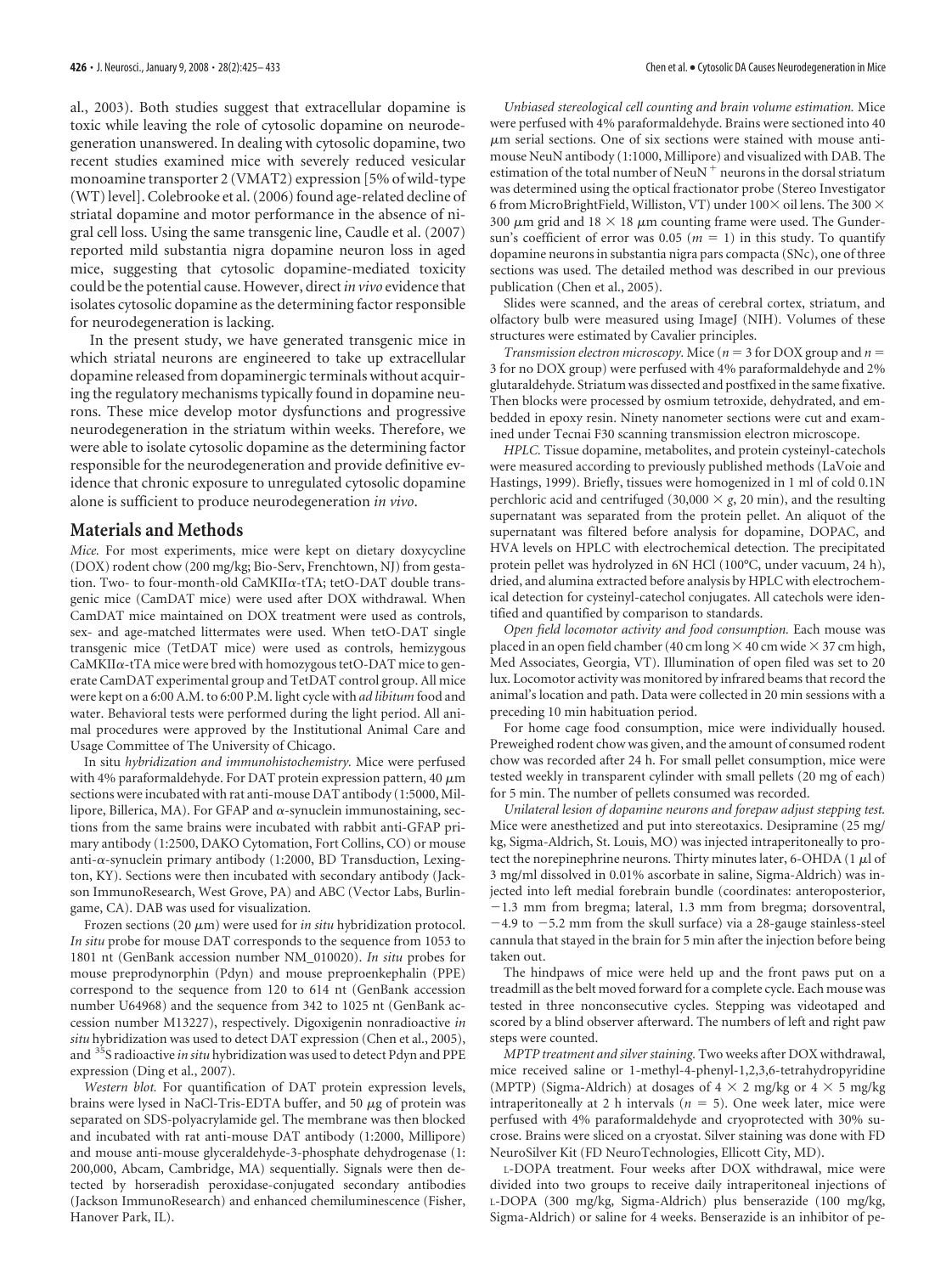

**Figure 1.** Generation of transgenic mice with forebrain expression of DAT (CamDAT mice). *A*, Inducible forebrain DAT expression mice were generated by breeding forebrain-specific CaMKIIcx-tTA mice and tetO-DAT mice. *B*, DAT mRNA expression was detected in the striatum (STR), cerebral cortex (CTX), hippocampus (HIP), olfactory bulb (not shown), and olfactory tubercle (not shown). Endogenous DAT mRNA was detected in SNc. In control mice (CTL), no DAT mRNA expression was detected in the forebrain.*C*, DAT proteins were detected in regions with mRNA expression as well as in globus pallidus (arrow) and substantia nigra pars reticulata (arrowhead) that are main striatum efferent nuclei. Top, Forebrain region shown in more rostral sections. Bottom, Midbrain region shown in more caudal sections.

ripheral DOPA decarboxylase to prevent the conversion of L-DOPA in periphery. Body weight was measured daily during treatment. By the end of fourth week of L-DOPA treatment, mice were perfused, and unbiased stereological cell counting was performed to assess neuron number in striatum.

*Glutathione measurement.* Four weeks after DOX withdrawal, mice were killed, and striatum, cerebral cortex, and cerebellum were dissected on ice and then stored in a  $-80^{\circ}$ C freezer. Reduced glutathione (GSH) and oxidized glutathione (GSSG) content were measured using a glutathione assay kit (Cayman Chemical, Ann Arbor, MI) (*n* 5). GSH and GSSG contents were normalized to protein content and presented as nmol/mg protein. Protein was quantified with BCA protein quantification kit (Fisher).

*Statistical analysis.* Data were analyzed using StatView 5.0.1. Unpaired two-tailed Student's *t* tests were used when genotype or DOX treatment was the only grouping variable. ANOVA were used when additional factors were considered. Repeated-measures ANOVA were used when data were collected in multiple trials. In figures,  $*$  indicates  $p < 0.05$ ,  $**$ indicates  $p < 0.01$ , and \*\*\* indicates  $p < 0.001$ . The exact p value (if it is not  $<$  0.001) is indicated in figure legends.

#### **Results**

# **Generation of transgenic mice with ectopic DAT overexpression in the forebrain**

The transgenic mice with inducible forebrain DAT overexpression were engineered using the tetracycline inducible system (Gossen and Bujard, 1992) (Fig. 1*A*). A tetO-DAT knock-in line was generated by inserting the tetO promoter into the 5' untranslated region of DAT, placing DAT under the transcriptional control of the tetO promoter. In homozygous tetO-DAT mice, DAT expression is reduced to  $\sim$  5% of WT expression levels (data not shown). The tetO-DAT mice were then crossed with the well characterized forebrain-specific CaMKII $\alpha$ -tTA mice (Mayford et al., 1996) (from The Jackson Laboratory, Bar Harbor, ME) to generate CamDAT mice. In these mice, ectopic DAT expression is driven by tTA-dependent tetO activity in a forebrain-specific manner. In addition, DAT is also expressed in dopamine neurons from the remaining wild-type allele.

To characterize DAT expression, homozygous tetO-DAT mice were mated with hemizygous CaMKII $\alpha$ -tTA mice to generate CamDAT mice and TetDAT mice. All mice were kept on dietary DOX (200 mg/kg rodent chow, from Bio-Serv) from gestation until the experiments started, inhibiting ectopic DAT expression. DOX was then removed to induce ectopic DAT expression in adult mice. After 1 week of DOX withdrawal, ectopic DAT

mRNA expression was detected in the dorsal striatum, nucleus accumbens, olfactory tubercle, olfactory bulb, cortex, and hippocampus (for lower-power photomicrograph, see Fig. 1*B*; for a highmagnification image at the cellular level, see supplemental Fig. 1, available at www. jneurosci.org as supplemental material). Ectopically expressed DAT protein was highly expressed in the striatum and moderately expressed in the cortex and hippocampus. As expected for a protein enriched in axon terminals, DAT was most abundantly present in two main striatum efferent nuclei, globus pallidus and substantia nigra pars reticulata, that receive inputs from striatal  $D_1$ -positive and  $D_2$ positive medium spiny neurons, respectively (Fig. 1*C*). DAT protein was also expressed on cell bodies of neurons in striatum of CaMDAT mice (supplemental

Fig. 1, available at www.jneurosci.org as supplemental material). We used Western blot analysis to quantify DAT protein levels. In the forebrain, DAT protein levels in the CamDAT mice after 3 weeks of DOX withdrawal were approximately three times the levels of DOX-treated mice ( $n = 4$  per group, unpaired *t* test,  $p <$ 0.001).

## **Ectopic DAT overexpression in the forebrain significantly altered dopamine turnover in the striatum**

Figure 2*A* illustrates a schematic of the predicted dopamine turnover in the CamDAT mice and WT mice, which is supported by our HPLC data (Fig. 2*B*). In CamDAT mice after 3 weeks of DOX withdraw, striatal tissue dopamine content decreased by 76%, whereas DOPAC and HVA increased by 68 and 368%, respectively. Similarly, in cerebral cortex, tissue dopamine decreased by 66%, whereas DOPAC and HVA increased by 38 and 192%, respectively. In contrast, in the control tissue cerebellum, where dopamine levels were 0.2% of the striatal level because of the lack of dopamine input or DAT expression, dopamine levels were not changed by DOX withdrawal, whereas DOPAC and HVA levels increased by 31 and 47%, respectively. To exclude the possibility that decreased dopamine level results from loss of dopamine neurons in midbrain, we quantified dopamine neurons by unbiased stereological cell counting. The dopamine neuron numbers in SNc were comparable between the DOX group and no DOX group of CamDAT mice (5938  $\pm$  535 and 6300  $\pm$  364, respectively; data are given as mean  $\pm$  SEM).

The sharp decrease of dopamine and increases of DOPAC and HVA in CamDAT mice suggest that postsynaptic neurons act as a "sink" that quickly sequesters presynaptic dopamine (Fig. 2*A*) and that dopamine is turned over at a high rate, a phenomenon that has been described in the DAT knock-out mice (Jones et al., 1998). The increased dopamine metabolites in the cerebellum suggest diffusions from dopamine terminals. This is consistent with the observed increases of HVA and DOPAC in the cerebellum of L-DOPA-treated animals (el Gemayel et al., 1986).

## **Ectopic DAT overexpression in the forebrain led to motor dysfunction, body weight loss, and lethality**

Ectopic DAT expression in the forebrain had severe behavioral consequences (Fig. 3*A*). If not treated with dietary DOX, Cam-DAT pups were smaller, and most of them died  $\sim$ 1 week after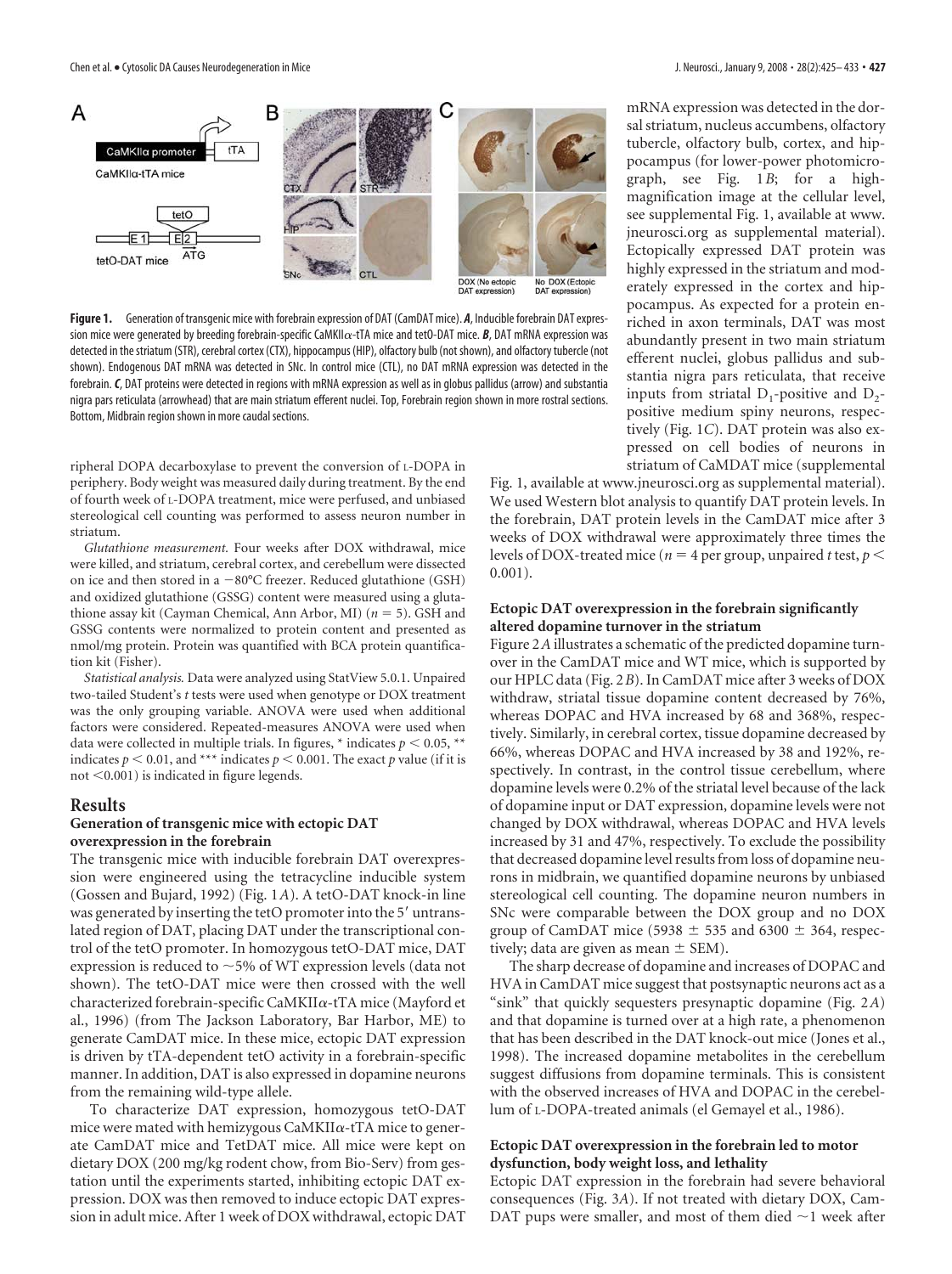weaning. If CamDAT mice were treated with DOX from gestation stage on, they were indistinguishable from TetDAT mice. However, if DOX treatment was withdrawn at any time point, most mice died 4 –8 weeks afterward (Fig. 3*A*).

We noted that lethality in CamDAT mice after DOX withdrawal was preceded by severe hypolocomotion and lack of feeding. CamDAT mice developed severely impaired locomotor activity after 2 weeks of DOX withdrawal (Fig. 3*B*). We monitored animals' body weight and food intake throughout DOX withdrawal period. Significant body weight loss was obvious in CamDAT mice but not in TetDAT (Fig. 3*C*) or CamDAT mice on DOX (data not shown). Body weight loss was apparently caused by lack of feeding (Fig. 3*D*). However, when food intake was assessed using easily accessible food (20 mg pellets on the floor), CamDAT mice after 2 weeks of DOX withdrawal (already underweight) consumed more than the control group (Fig. 3*E*). Therefore, the lack of feeding is most likely a result of motor dysfunction rather than the lack of appetite.

#### **Neuropathology in forebrain DAT overexpression mice**

To explore whether neuropathological changes might underlie the behavioral abnormalities of CamDAT mice, mice were perfused, and brain sections were immunostained with a neuron-specific marker (NeuN) after 4 weeks of DOX withdrawal. We first measured the volume of striatum and cortex as well as olfactory bulb. We found significant striatal and cortical atrophy in CamDAT mice after DOX withdrawal compared with those kept on DOX (Fig. 4*A*,*C*). These areas have both ectopic DAT expression and dopaminergic input. In contrast, there was no change in the olfactory bulb, which also has ectopic DAT expression but has no significant dopamine afferents (Fig. 4*C*). The dopamine neurons in the glomerular layer do not project to the granule cell layer, where ectopic DAT expressing neurons are localized.

We analyzed the striatal neuropathol-

ogy further by unbiased stereology counting of NeuN-positive cells. We found 10% neuron loss in the striatum of CamDAT mice after DOX withdrawal compared with those kept on DOX (Fig. 4*D*). Although the neuronal loss strongly suggested dopamine toxicity, the degree of the cell loss was not sufficient to account for the behavioral changes. Therefore, we sought further evidence of the neuronal dysfunction that precedes actual cell loss.

We investigated ultrastructural evidence for neurodegeneration by transmission electron microscopy. Striatal neurons showed various degrees of abnormal morphologies. Some affected neurons only displayed dilated organelles, such as Golgi apparatus and mitochondria. Other affected neurons displayed



**Figure 2.** Alternation of dopamine turnover in CamDAT mice. *A*, A schematic illustration of genetically engineered synapse in the striatum. Most dopamine released by presynaptic dopamine terminal is taken up by postsynaptic neurons expressing ectopic DAT. There is no VMAT2 expression in postsynaptic neurons. Uptaken dopamine is degraded in cytoplasm and produces quinine, H<sub>2</sub>O<sub>2</sub>, and other reactive species in postsynaptic neurons. **B**, After 3 weeks of DOX withdrawal, striatum and cortex dopamine content decreased and its metabolites, DOPAC and HVA, increased. In cerebellum, dopamine level was unchanged, whereas HVA and DOPAC levels increased. Note the differences in *y*-axis scales ( $n = 8$  per group, unpaired *t* test,  $p < 0.001$  for dopamine in striatum,  $p<$  0.001 for DOPAC in striatum,  $p=0.01$  for HVA in striatum,  $p<$  0.001 for dopamine in cortex,  $p=0.018$  for DOPAC in cortex,  $p < 0.001$  for HVA in cortex,  $p = 0.015$  for DOPAC in cerebellum,  $p = 0.013$  for HVA in cerebellum).

prominent cytoplasmic organelle disintegration, although the morphology of their nucleus remained relatively normal. The more severely affected neurons displayed vacuolization and disintegration of the nucleus (Fig. 4*F*). The latter two types of pathology account for  $\sim$  50% of striatal neurons. The typical apoptotic morphology, such as cell shrinkage, chromatin condensation, membrane blebbing, and phagocytosis, was lacking. We also used apoptotic markers to examine potential apoptosis. Likewise, we found no increase of active caspase-3 or terminal deoxynucleotidyl transferase-mediated biotinylated UTP nick end labeling-positive neurons in CamDAT mice with ectopic DAT expression (data not shown).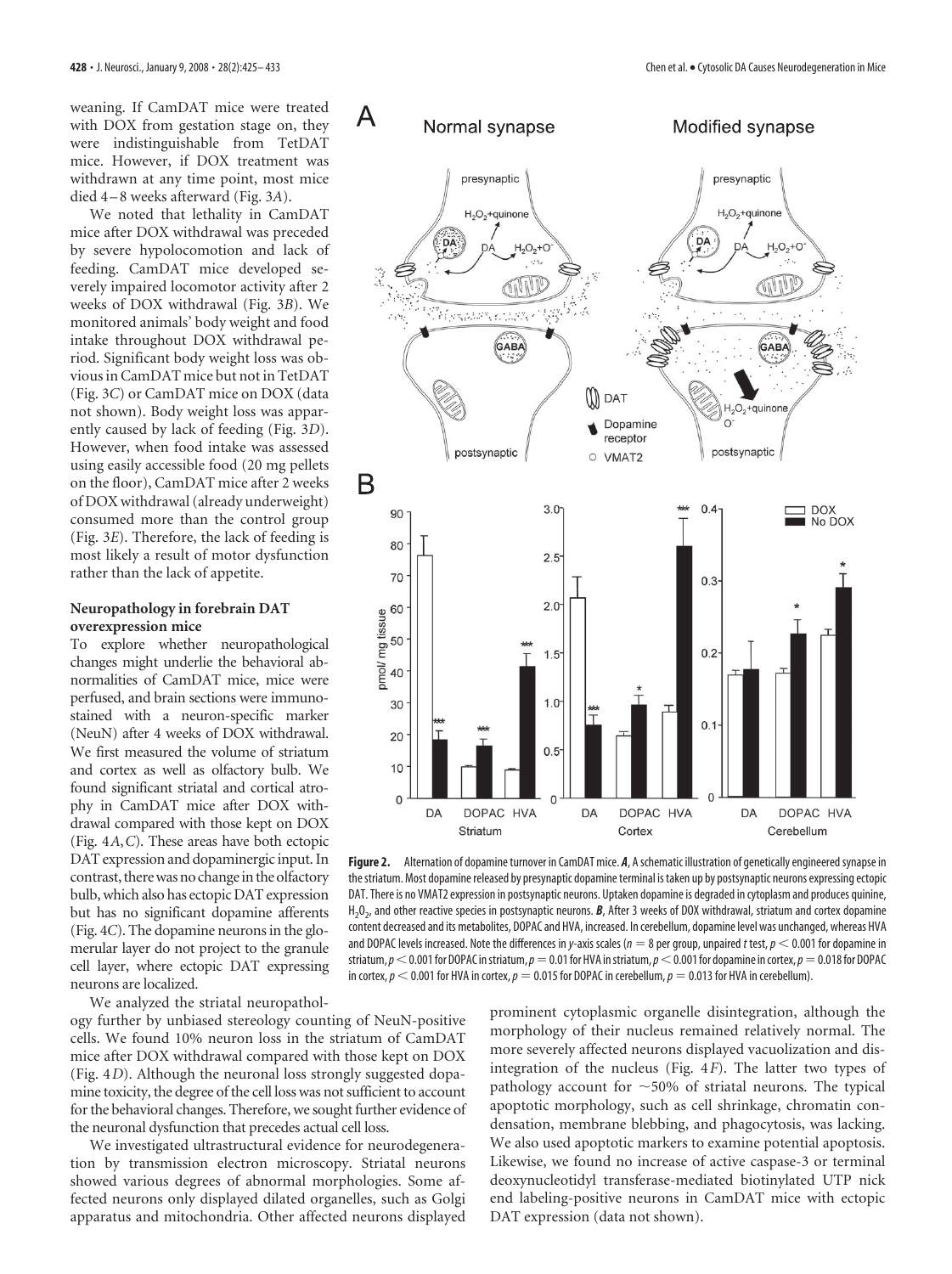

**Figure 3.** Behavioral phenotypes of CamDAT mice. *A*, DOX treatment was required for the survival of CamDAT mice. *B*, In the open field, locomotor activity of CamDAT mice was normal 1 week after DOX withdrawal. However, their locomotor activity sharply declined in the second week of DOX withdrawal ( $n=4$  per group, repeated-measures ANOVA,  $p<$  0.001). *C*, Progressive body weight loss in CamDAT mice after DOX withdrawal ( $n = 6$ , repeated-measures ANOVA,  $\rho$   $<$  0.001 for group  $\times$  week interaction).  $\boldsymbol{D}$ , Four weeks after DOX withdrawal, Cam-DAT mice in their home cages consumed very little regular rodent chow ( $n = 5$  per group, individually housed, unpaired *t* test,  $p < 0.001$ ). **E**, Two weeks after DOX withdrawal, when provided with easily accessible chocolate flavored pellets (20 mg each) on the cage floor, Cam-DAT mice ate more than TetDAT mice ( $n=6$  per group, repeated-measures ANOVA,  $p<$  0.001 for group  $\times$  week interaction).

To explore further potential functional changes in striatal neurons, we measured dynorphin and enkephalin mRNA expression, which are neuropeptides specifically found in  $D_1$ -positive and  $D<sub>2</sub>$ -positive neurons, respectively. Semiquantitative radioactive *in situ* hybridization for dynorphin and enkephalin mRNA in striatum did not reveal differences in expression levels 4 weeks after DOX removal in CamDAT mice compared with control group (supplemental Fig. 2, available at www.jneurosci.org as supplemental material), suggesting that these peptidergic phenotypes in  $D_1$ -positive and  $D_2$ -positive neurons were preserved, although there were profound changes in morphology.

In addition to neurodegeneration, immunohistochemical staining with an antibody against GFAP revealed obvious astrogliosis in striatum and cortex of CamDAT mice after 4 weeks of DOX withdrawal but not in control mice (Fig. 4*B*). Although  $\alpha$ -synuclein accumulation was observed in several PD models, we did not find  $\alpha$ -synuclein accumulation or upregulation in striatal neurons by immunostaining and Western blot (supplemental Fig. 3, available at www.jneurosci.org as supplemental material), suggesting that neurodegeneration in CamDAT mice is likely to be  $\alpha$ -synuclein independent.

# **Neurodegeneration was accompanied by oxidative protein modifications and decreased tissue glutathione content**

To further investigate the mechanism of neurodegeneration, we examined evidence for oxidative stress. Dopamine undergoes oxidation to dopamine-quinone, which reacts with cysteine residues on proteins to form cysteinyl-dopamine and cysteinyl-DOPAC conjugates (Hastings and Zigmond, 1994; Sulzer and Zecca, 2000; Barzilai et al., 2003). To assess the abundance of quinone-modified proteins, HPLC analyses of 5-cysteinyldopamine and 5-cysteinyl-DOPAC levels were used to assess for quinone modified protein (Hastings et al., 1996; LaVoie and Hastings, 1999). We found significant increases of dopaminequinone by 527% and DOPAC-quinone by 149% evidenced by modified cysteine residues in CamDAT mice after 3 weeks of DOX withdrawal compared with animals kept on DOX. DOPAquinone modified cysteine residues were unchanged (Fig. 5*A*). Similarly, in cerebral cortex, we found increases of dopaminequinone by 138% and DOPAC-quinone by 88% noted by modified cysteine residues. DOPA-quinone modified cysteine residues were unchanged (Fig. 5*A*). In contrast, in the cerebellum, no change was found for dopamine, DOPA, or DOPAC-quinone modified cysteine residues (Fig. 5*A*).

In addition to reactive quinones, dopamine metabolism also produces  $H_2O_2$  and superoxide, which may contribute to oxidative stress. Therefore, glutathione content was examined. Compared with control mice, total glutathione  $(GSH+GSSG)$ ,  $GSH$ , and GSSG content in striatum decreased by 26% ( $p < 0.01$ ), 29% ( $p < 0.01$ ), and 27% ( $p < 0.05$ ), respectively, in CamDAT mice 4 weeks after DOX withdrawal ( $n = 5$ ), which alone could be sufficient to cause mitochondria damage in brain (Jain et al., 1991). In cerebral cortex and cerebellum, total glutathione (GSH+GSSG), GSH, and GSSG content appeared normal (Fig. 5*B*).

**L-DOPA accelerated neurodegeneration and body weight loss** If cytosolic dopamine is responsible for the aforementioned neuropathology, L-DOPA would be predicted to accelerate such a process by boosting dopamine supply. Four weeks after DOX withdrawal, we treated CamDAT mice with another 4 weeks of daily intraperitoneal injections of 300 mg/kg L-DOPA plus 100 mg/kg benserazide, and body weight was monitored. L-DOPAtreated CamDAT mice lost more body weight than saline control (41.5 vs 25% by the end of fourth week, respectively,  $n = 5$ ,  $p <$ 0.001) (Fig. 6*A*). Unbiased stereological cell counting in striatum revealed significant NeuN<sup>+</sup> cell loss in L-DOPA-treated Cam-DAT mice compared with saline-treated CamDAT mice ( $n = 4$ , 12% loss,  $p < 0.05$ ) (Fig. 6*B*).

### **Removing dopamine supply stopped progression of motor dysfunction**

Striatal neurons in CamDAT mice express ectopic DAT without the capacity to synthesize dopamine, and therefore the accumulation of cytoplasmic dopamine in these mice depends on supply of extracellular dopamine. To assess whether the behavioral impairment is dopamine dependent (therefore a putative dopamine toxicity effect), we performed unilateral lesions of the medial forebrain bundle by 6-hydroxydopamine before DOX withdrawal to remove the major source of dopamine supply for striatal neurons.

One month after the lesion, CamDAT mice's usage of individual forelimbs was assessed weekly by stepping behavior on a motorized treadmill. Stepping of the contralateral forelimb controlled by the lesion side was significantly impaired (16% of that of intact side), consistent with our previous observation of motor deficit resulting from dopaminergic deafferentation (Chang et al., 1999). The 6-OHDA-lesion paradigm used in current study damages >90% dopamine neurons, which is confirmed by immunostaining with tyrosine hydroxylase antibody (data not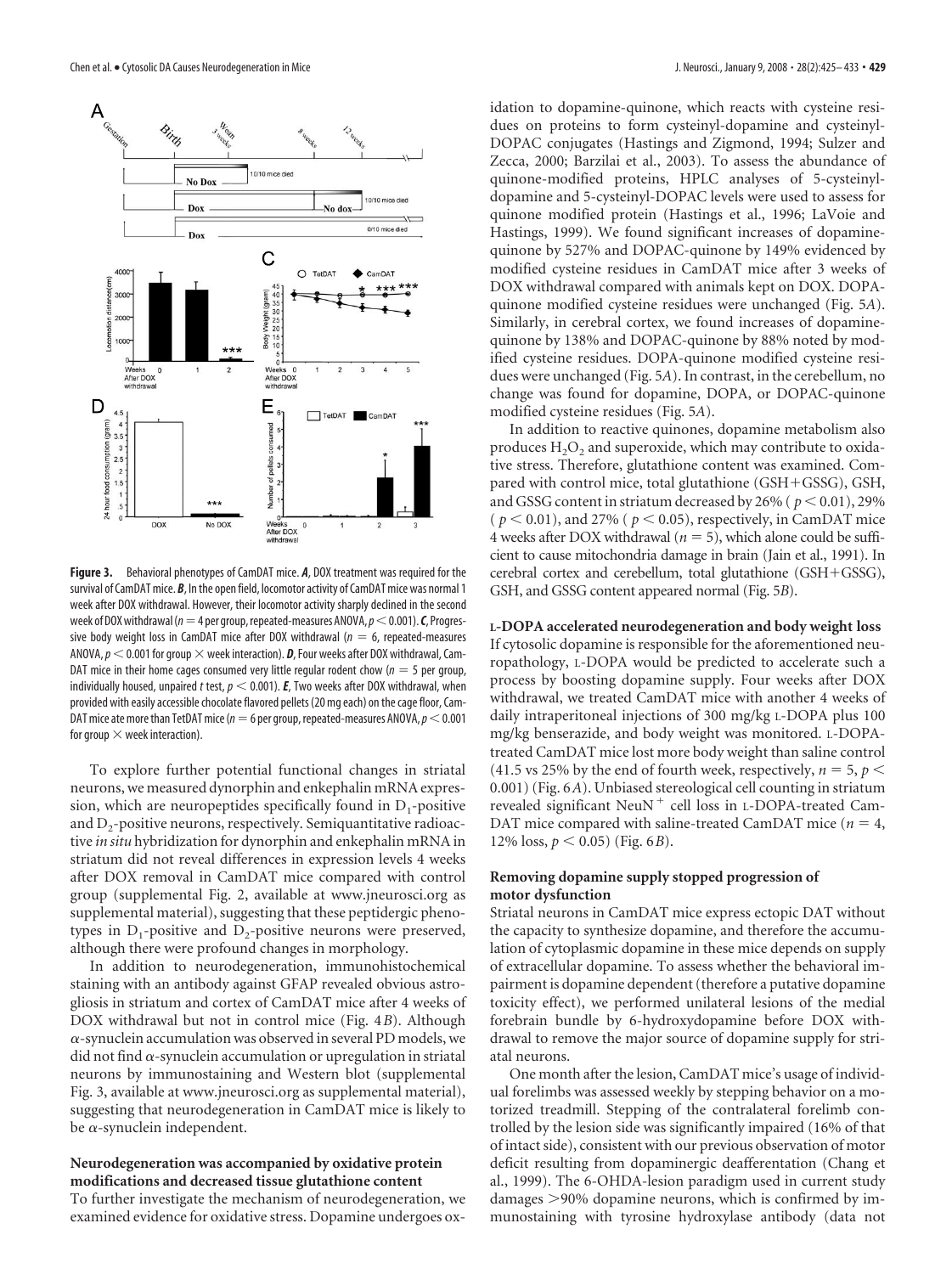shown). After DOX withdrawal, stepping of the ipsilateral forelimb controlled by the intact side declined drastically (Fig. 7) (stepping of the ipsilateral forelimb controlled by the intact side before DOX withdrawal was used as baseline). In contrast, there was no further deterioration of the stepping of the contralateral limb. In fact, a gradual partial improvement of stepping of the contralateral forelimb controlled by the lesion side was noted (Fig. 7). These data suggest that the stepping dysfunction of the intact side after DOX withdrawal was caused by uptake of released dopamine from presynaptic terminals, and such toxicity was spared in the lesion side, where the source of dopamine was removed. The partial improvement of the contralateral limb is intriguing. There are at least two possibilities. One is gradual behavioral adaptation after acute damage. The second possibility is that forced use of this particular limb after drastic deterioration of the other limb induced functional recovery from the lesion. Functional and anatomical recovery after 6-OHDA lesion through exercise or forced use in rodents has been reported by other groups (Tillerson et al., 2001; Dobrossy and Dunnett, 2003). Together, the above data strongly suggest that the behavioral abnormality in CamDAT mice is dependent on dopamine supply.

# **Low-dose MPTP causes neurodegeneration in the striatum**

MPTP-treated mice usually develop dopamine neuron degeneration and are commonly used as PD models (Przedborski et al., 2004). The selective loss of dopamine neurons in the MPTP model depends on DAT expression in dopamine neurons (Gainetdinov et al., 1997; Donovan et al., 1999). Our data suggest that CamDAT mice are especially vulnerable to dopamine-induced neurodegeneration. To examine whether they are also especially vulnerable to MPTP and to confirm that their ectopically expressed DAT is functional, MPTP was administrated to mice, and neurodegeneration in striatum, cortex, and hippocampus was examined. Two weeks after DOX withdrawal, a single dose of MPTP (30 mg/kg, i.p.) killed all seven CamDAT mice within 24 h, whereas CamDAT mice kept on DOX remained active. Therefore, we lowered the dose of MPTP to 2 mg/kg and 5 mg/kg. All mice were alive 1 week after MPTP treatment. Using silver staining, degenerative neurons in striatum were found in CamDAT mice treated with both dosages of MPTP (Fig. 8). This type of degenerating neuron was not found in saline-treated mice or in low-dose MPTP-treated Cam-DAT mice kept on DOX. At this low dose of MPTP, no neurodegeneration was observed in the substantia nigra. These data suggest that ectopically expressed DAT in striatal neurons are functional, and these neurons are more susceptible to MPTP treatment than dopamine neurons in substantia nigra, which have protective mechanisms including the presence of VMAT2.

#### **Discussion**

One important feature of the present *in vivo* model is that we were able to isolate dopamine as the determining factor in causing



**Figure 4.** Neuropathology in the forebrain of CamDAT mice. *A*,*C*, Four weeks after DOX withdrawal, the volumes of cerebral cortex and striatum decreased by 15 and 10% respectively, whereas volume of olfactory bulb was unchanged ( $n = 4$  per group, unpaired *t* test,  $p < 0.001$  for both striatum and cortex). *B*, Astrogliosis was detected by GFAP staining in the cerebral cortex and striatum.  $n = 6$  per group. **D**, NeuN-positive cells in the striatum decreased by 10% ( $n = 4$ , unpaired t test,  $p = 0.04$ ). **E**, Transmission electron microscopic image of a normal striatal neuron from a CamDAT mouse under DOX treatment.*F*, Abnormal morphologies were found in striatum of CamDAT mice after 4 weeks of DOX withdrawal. A severely affected neuron displayed vacuolization (V) and disintegration of the nucleus (N). Arrowheads indicate the nuclear envelope. Scale bar, 2  $\mu$ m.

neurodegeneration. In our model, dopamine supply determines the progression of neurodegeneration, which is accelerated by L-DOPA treatment and attenuated by removing dopaminergic afferents. Therefore, we provide definitive evidence that chronic exposure to unregulated cytosolic dopamine alone is sufficient to produce neurodegeneration *in vivo*. Moreover, severe neuropathology and motor dysfunctions develop within weeks, making it a practical model for studying mechanisms and testing therapeutic agents.

In the transgenic mice, striatal neurons were engineered to take up extracellular dopamine released from dopaminergic terminals without acquiring intrinsic regulatory mechanisms typically found in dopamine neurons. Therefore, we were able to isolate the contribution of dopamine without introducing other confounding factors. In normal dopamine neurons, there are major regulatory mechanisms that include the VMAT2 and regulated dopamine synthesis and activity. Those mechanisms maintain cytosolic dopamine homeostasis and keep cytosolic dopamine within relatively nontoxic levels (Zigmond et al., 1989; Kumer and Vrana, 1996; Eisenhofer et al., 2004). Therefore, it may require decades of exposure to low levels of cytosolic dopamine or may require impaired protective mechanisms for neuropathology to take place.

How does cytosolic dopamine cause toxicity? Our data suggest that the detrimental effects of dopamine in the present animal model are mediated via dopamine metabolism and oxidation. H<sub>2</sub>O<sub>2</sub> and other reactive oxidative species produced naturally in dopamine degradation pathways may oxidize proteins, lipids, and DNA, which ultimately cause cell dysfunction and neurode-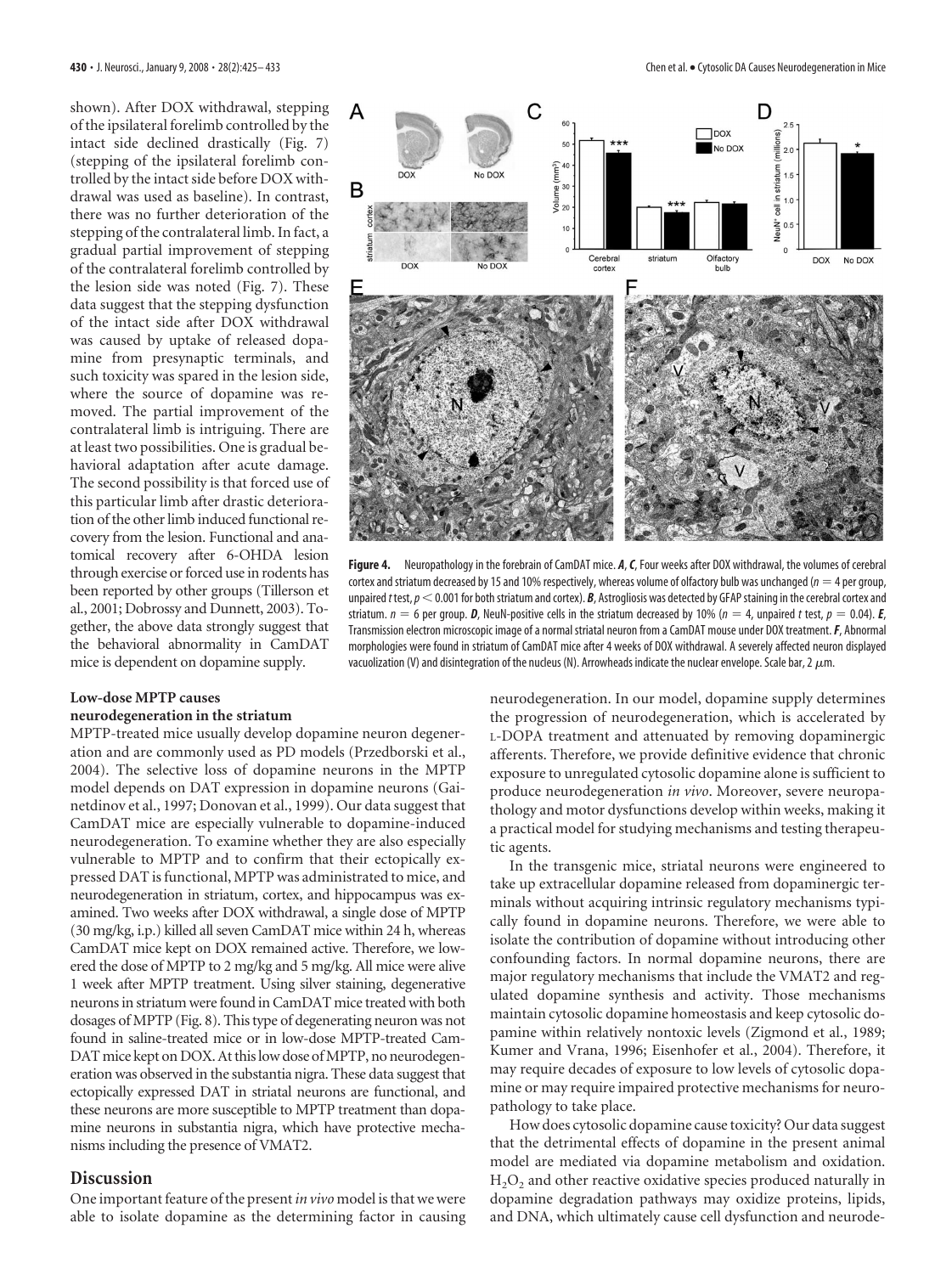

Figure 5. Oxidative stress in transgenic mice. A, Oxidation-induced protein modification by dopamine. Using HPLC, we found significant increases of cys-dopamine and cys-DOPAC in CamDAT mice after 3 weeks of DOX withdrawal. Similar increases were found in cerebral cortex. In contrast, no change was found in the cerebellum ( $n = 8$  per group, unpaired t test, \*\*\* $p < 0.001$ ). **B**, Decreased glutathione content in brain tissues. Total glutathione (GSH + GSSG), GSH, and GSSG were 26% ( $p < 0.01$ ), 29% ( $p < 0.01$ ), and 27% ( $p < 0.05$ ) lower, respectively, in striatum of CamDAT mice after 4 weeks of DOX withdrawal compared with control mice ( $n=5$  per group, unpaired *t* test,  $*p$  < 0.05,  $**p$  < 0.01). No change was found either in the cortex or cerebellum ( $p$  >  $0.05, n = 5$  per group).



**Figure 6.** L-DOPA accelerates neurodegeneration and body weight loss. Four weeks after DOX withdrawal, CamDAT mice were injected daily with 300 mg/kg L-DOPA plus 100 mg/kg benserazide, and body weight was monitored. A, L-DOPA-treated mice gradually lost more body weight than saline control (41.5% vs 25%, respectively,  $n = 5$  per group, unpaired t test,  $p <$ 0.001). Day 0 indicates the first day of L-DOPA treatment. Blank data points indicate the days without treatment. **B**, L-DOPA accelerated neurodegeneration in striatum assayed by unbiased stereological cell counting (12% more loss of NeuN  $^+$  neurons in L-DOPA-treated mice,  $n = 4$ per group, unpaired *t* test,  $p = 0.03$ ).  $*p < 0.05$ ,  $**p < 0.01$ ,  $***p < 0.001$ .

generation (Stokes et al., 1999). Of particular importance is the modification of cysteinyl residues by dopamine- and DOPACquinones. Cysteinyl residues, the prime target of electrophilic quinones, often reside at the active sites of proteins, and thus, their covalent modifications by quinones could inactivate function, alter conformation, and promote aggregation of proteins (Graham, 1978). One of the main defense mechanisms for such detrimental effects is glutathione. Glutathione is ready to bind dopamine- and DOPAC-quinones by their thiol group so that other proteins are spared of their detrimental modifications. In agreement with cytosolic dopamine toxicity in our transgenic model, there are dramatic increases of 5-cysteinyl-dopamine and 5-cysteinyl-DOPAC and decrease of total glutathione, similar to what have been found in PD patients (Schulz et al., 2000).

Dopamine toxicity-induced neurodegeneration may involve  $\alpha$ -synuclein, including its oxidative modification. It has been found that dopamine and other catechols inhibit  $\alpha$ -synuclein fibrillization and lead to accumulation of  $\alpha$ -synuclein protofibrils. These include studies in both cell culture (Montine et al., 1997; Conway et al., 2001; Cappai et al., 2005; Norris et al., 2005) and in animal models (Li et al., 2004; Mazzulli et al., 2006). It has been further shown that dopamine-autoxidized products but not



**Figure 7.** Motor dysfunction in CamDAT mice is dopamine supply dependent. DOX treatment was removed 1 month after unilateral 6-OHDA lesion, and stepping of the forelimb controlled by the intact side worsened progressively, dropping from 100 to 15% of baseline level during 4 weeks DOX withdrawal, whereas stepping of the forelimb controlled by the lesion side improved from 16 to 50% of baseline level ( $n = 5$  per group, repeated-measures ANOVA,  $p <$ 0.001 for side  $\times$  week interaction).

dopamine itself are responsible for modifying  $\alpha$ -synuclein, mainly by noncovalent modification on <sup>125</sup>YEMPS<sup>129</sup> motif by dopaminochrome, DA-quinone, DOPA-quinone, and DOPACquinone. Therefore, we investigated the possibility that  $\alpha$ -synuclein is a major mediator of dopamine toxicity, but did not find elevated  $\alpha$ -synuclein expression or accumulation, suggesting that neurodegeneration in CamDAT mice is likely to be  $\alpha$ -synuclein independent.

Our data show severe motor impairment after DOX removal in CamDAT mice. Because striatal neuron loss is modest, striatal neuron dysfunction is more likely to be the cause of their motor impairment. Our EM ultrastructural data indicate that  $\sim$  50%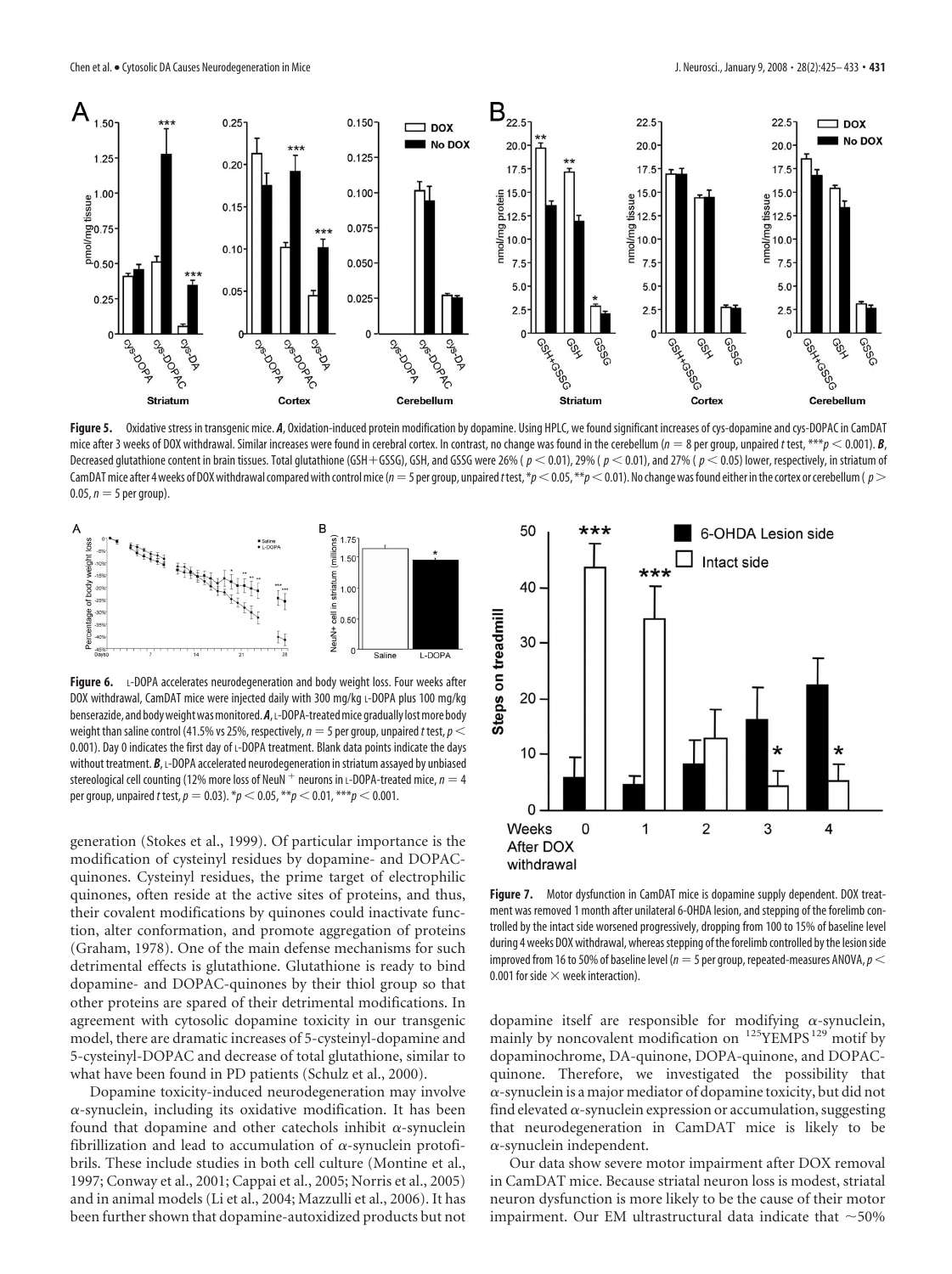striatal neurons have degenerative morphologies. Low striatal dopamine content might be another contributor. However, our unilateral lesion data clearly indicate that dopamine toxicity is a much more significant contributor than dopamine deficiency to the motor impairment phenotype in CamDAT mice.

The major pathological phenotype of our mice bears some similarities to that of models of Huntington's disease, which is characterized by neuropathology in striatal medium spiny neurons. Interestingly, extracellular dopamine has been shown to worsen neuronal loss caused by mutant huntingtin in both cultured cells and mice models (Hastings et al., 1996; Jakel and Maragos, 2000; Cyr et al., 2003, 2006; Charvin et al., 2005; Tang et al., 2007). In comparison, the CamDAT mouse is a cytosolic dopamine toxicity model. Therefore dopamine is likely to be a toxic agent, whether elevated inside or outside of neurons.



**Figure 8.** Low-dose MPTP causes neurodegeneration in forebrain. Using FD silver staining kit, degenerative neurons in striatum were found in an MPTP dose-dependent manner (2 mg/kg, 5 mg/kg). The degenerative neurons (arrows) are characterized by dense, dark silver precipitates in their cell bodies. This type of neuron is absent in saline and DOX groups.  $n = 3$  per group. Scale bar, 20  $\mu$ m.

Our data highlight the importance of cellular regulatory mechanisms for cytosolic dopamine homeostasis in preventing dopamine induced neurotoxicity and the importance of protective biochemical pathways such as glutathione. Under normal conditions, those protective mechanisms along with others such as the ubiquitin-proteasome system might work in concert to prevent dopamine neurons from degeneration. However, the detrimental effects of dopamine could be exaggerated under conditions of genetic defects or environmental challenges. For example, the disruption of dopamine vesicular storage by  $\alpha$ -synuclein has been suggested (Conway et al., 2001; Lotharius and Brundin, 2002; Cooper et al., 2006). DJ-1-deficient mice have been shown to exhibit elevated DAT function and total tissue dopamine content (Chen et al., 2005). Parkin-deficient mice have been reported to have increased extracellular dopamine (Bonifati et al., 2003; Goldberg et al., 2003). Conversely, parkin has been reported to be one of the targets modified by dopamine quinone (LaVoie et al., 2005). Synuclein protofibrils can also be modified and stabilized by catechols related to dopamine but not other compounds (Conway et al., 2001).

Our results have significant clinical implications for the potential detrimental effects of dopamine replacement therapies for PD, including L-DOPA and some of the gene therapy approaches. Results from the recent large-scale clinical trials are mixed. L-DOPA improved the signs and symptoms of the disease, suggesting neuroprotection. However, the same trial showed reduced uptake of DAT substrates, suggesting more rapid dopamine terminal loss in L-DOPA-treated patients (Rascol et al., 2000; Parkinson Study Group, 2002; Whone et al., 2003; Holloway et al., 2004; Fahn, 2005). Our L-DOPA treatment data indicate that under conditions of compromised defense mechanisms, dopamine replacement therapies will accelerate neurodegeneration. This point is also relevant for many of the PD gene therapy approaches that involve the expression of tyrosine hydroxylase and aromatic L-amino acid decarboxylase either via direct *in vivo* viral vector delivery or via implantation of*ex vivo* engineered cells (Kang et al., 2001; Liste et al., 2004). Virus-infected neurons (mostly striatal neurons) and most engineered cells (e.g., fibroblasts) do not have the complete cellular machinery to protect

them from cytosolic dopamine toxicity. Therefore, reducing cytosolic dopamine toxicity might be necessary to prevent any potential damages associated with such therapies.

## **References**

- Agid Y, Ahlskog E, Albanese A, Calne D, Chase T, De Yebenes J, Factor S, Fahn S, Gershanik O, Goetz C, Koller W, Kurth M, Lang A, Lees A, Lewitt P, Marsden D, Melamed E, Michel PP, Mizuno Y, Obeso J, et al. (1999) Levodopa in the treatment of Parkinson's disease: a consensus meeting. Mov Disord 14:911–913.
- Barzilai A, Daily D, Zilkha-Falb R, Ziv I, Offen D, Melamed E, Shirvan A (2003) The molecular mechanisms of dopamine toxicity. Adv Neurol 91:73–82.
- Bonifati V, Rizzu P, van Baren MJ, Schaap O, Breedveld GJ, Krieger E, Dekker MC, Squitieri F, Ibanez P, Joosse M, van Dongen JW, Vanacore N, van Swieten JC, Brice A, Meco G, van Duijn CM, Oostra BA, Heutink P (2003) Mutations in the DJ-1 gene associated with autosomal recessive early-onset parkinsonism. Science 299:256 –259.
- Cappai R, Leck SL, Tew DJ, Williamson NA, Smith DP, Galatis D, Sharples RA, Curtain CC, Ali FE, Cherny RA, Culvenor JG, Bottomley SP, Masters CL, Barnham KJ, Hill AF (2005) Dopamine promotes alpha-synuclein aggregation into SDS-resistant soluble oligomers via a distinct folding pathway. FASEB J 19:1377–1379.
- Caudle WM, Richardson JR, Wang MZ, Taylor TN, Guillot TS, McCormack AL, Colebrooke RE, Di Monte DA, Emson PC, Miller GW (2007) Reduced vesicular storage of dopamine causes progressive nigrostriatal neurodegeneration. J Neurosci 27:8138 –8148.
- Chang JW, Wachtel SR, Young D, Kang UJ (1999) Biochemical and anatomical characterization of forepaw adjusting steps in rat models of Parkinson's disease: studies on medial forebrain bundle and striatal lesions. Neuroscience 88:617–628.
- Charvin D, Vanhoutte P, Pages C, Borrelli E, Caboche J (2005) Unraveling a role for dopamine in Huntington's disease: the dual role of reactive oxygen species and D2 receptor stimulation. Proc Natl Acad Sci USA 102:12218 –12223.
- Chen L, Cagniard B, Mathews T, Jones S, Koh HC, Ding Y, Carvey PM, Ling Z, Kang UJ, Zhuang X (2005) Age-dependent motor deficits and dopaminergic dysfunction in DJ-1 null mice. J Biol Chem 280:21418 –21426.
- Colebrooke RE, Humby T, Lynch PJ, McGowan DP, Xia J, Emson PC (2006) Age-related decline in striatal dopamine content and motor performance occurs in the absence of nigral cell loss in a genetic mouse model of Parkinson's disease. Eur J Neurosci 24:2622–2630.
- Conway KA, Rochet JC, Bieganski RM, Lansbury Jr PT (2001) Kinetic stabilization of the alpha-synuclein protofibril by a dopamine-alphasynuclein adduct. Science 294:1346 –1349.